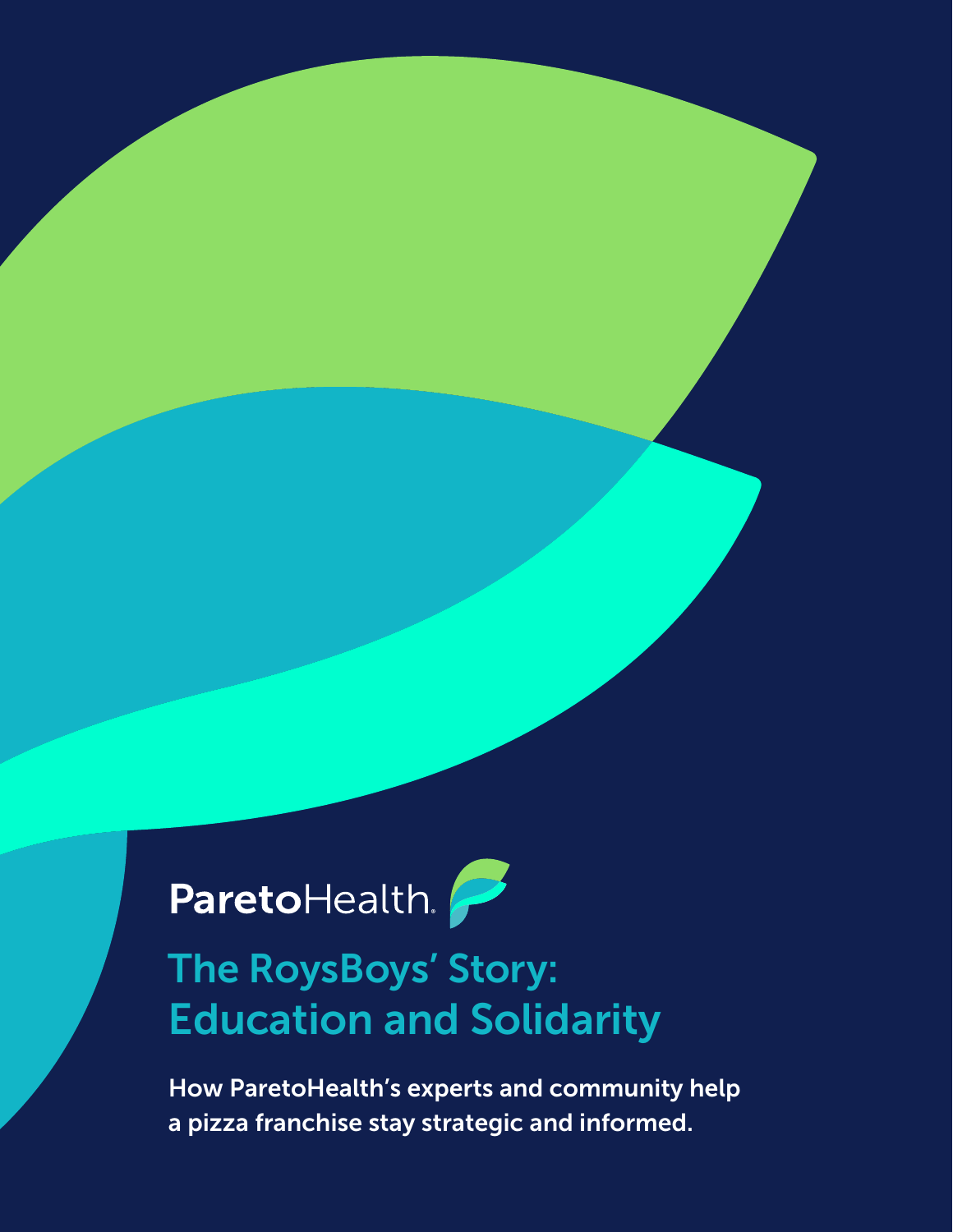When Brian Krasielwicz and his colleagues from RoysBoys Pizza, LLC were invited to attend a ParetoHealth member meeting in 2018, they weren't sure what to expect.

**"Before ParetoHealth, I didn't know any more about health insurance than the rest of my employees.** I'd look at the deductible, I'd pick the plan with the lowest premium, and move on to the next thing," he explains. "We were spending more money each year, but we had no true understanding of what we were paying for—let alone how to come up with a long-term employee benefits strategy and curb our healthcare costs."

**According to Krasielwicz, that first meeting was an illuminating and transformative experience.** A few actionpacked hours convinced the RoysBoys team ParetoHealth was the right choice for the Papa John's franchise. "What initially stunned me was the number of people that were in the room, actively contributing to the discussions taking place," says Krasielwicz. "What ultimately sold us on ParetoHealth was the feeling that we weren't alone. Self-insurance as a concept can seem intimidating on paper. **With ParetoHealth, you have a team of people working with you and learning alongside you."**

Atlanta **Headquarters** 

**Founded** 1999

Joined ParetoHealth 2018

**10 Our biggest pain point when we were fully-insured<br>was a lack of understanding of what was taking place<br>in the insurance marketplace.** When you have no knowled was a lack of understanding of what was taking place in the insurance marketplace. When you have no knowledge base, you don't know what your options are. We were spending more money each year, but we had no true understanding of what we were paying for—let alone how to come up with a long-term employee benefits strategy and curb our healthcare costs. We didn't have enough knowledge to make the change(s) we needed. ParetoHealth provided us with that information. They were a partner from the very beginning."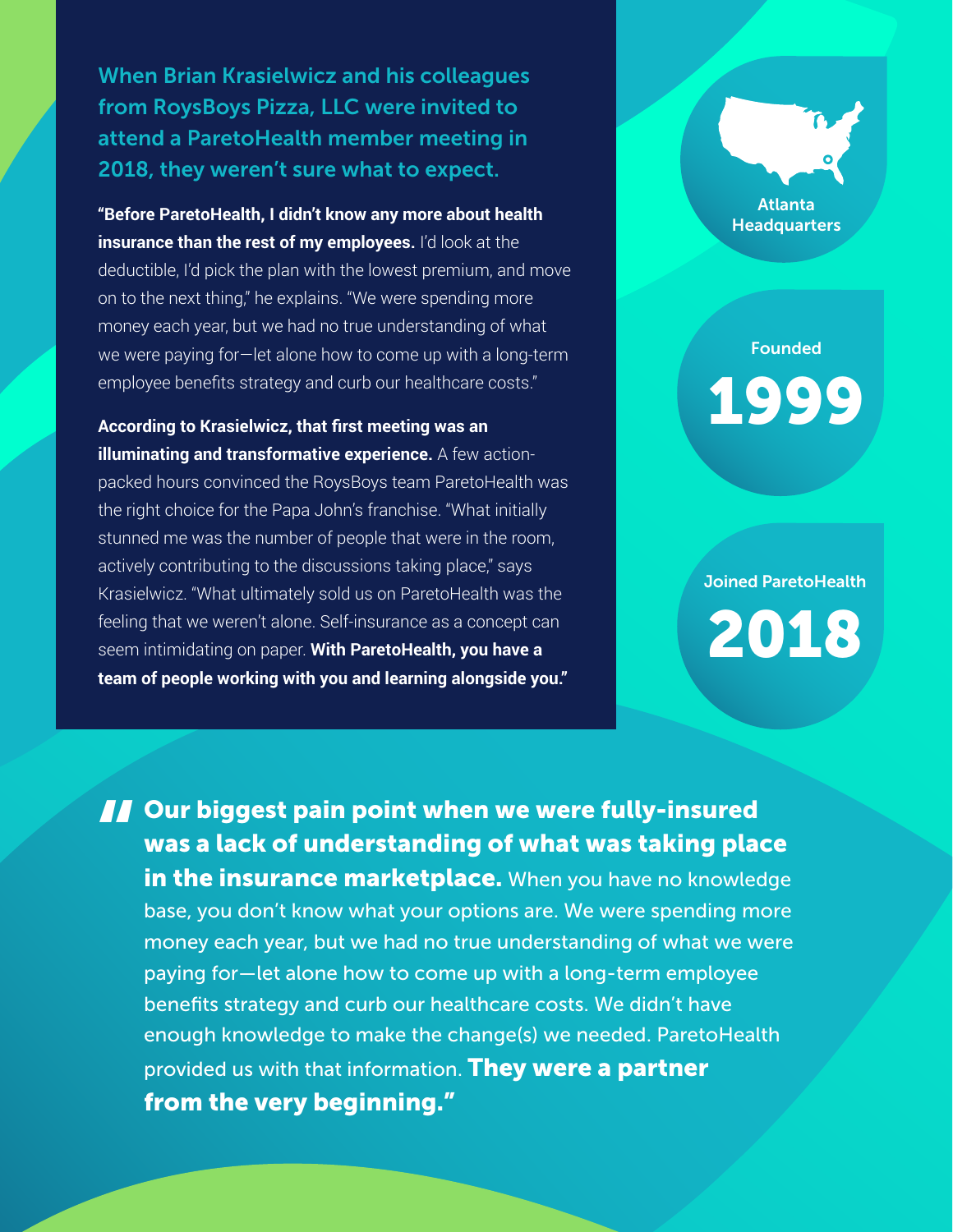**There is a support mechanism there.** Every time I go to a meeting, I am surrounded by people that have the exact same goal **There is a support mechanism there.** Every time I go to a meeting, I am surrounded by people that have the exact same goal as me and want to help me—whether that's through sharing stories, exchanging advice, or talking about things that have worked in their business. It's really a spirit of 'we're all in this together.'"

**That feeling of community and shared experience is central to how Krasielwicz and his leadership team work collaboratively back in Georgia, too.** A fellow Papa John's franchisee mentioned they should look into ParetoHealth and make a point to swing by the next meeting. "They came to us," recalls Krasielwicz, "and they said, 'You're not going to believe what [ParetoHealth] is doing. You're not going to believe what this organization is doing for my team members, what it's doing for my bottom line. You need to be a part of this.'"

As part of a fast food chain with 11 locations around the Atlanta Metro area, the majority of RoysBoys' employees fall between the ages of 18 and 25. It is not, explains Krasielwicz, a group that traditionally spends much time thinking about their health. Krasielwicz's team was working hard to deliver high quality, affordable health benefits, but was struggling to articulate why it should matter—on multiple levels to team members.

"Our employee pool is college-aged. They're invincible. So a primary care doctor was almost never their first stop. It was always the emergency room or urgent care. And that's where our spend was accumulating." Krasielwicz's company has stepped up its cost management efforts as a result of their partnership with ParetoHealth, and has seen the lightbulb go on for employees. "They started to understand: 'I'm paying money upfront for a health service that if I don't use, I don't get back—and it's consuming a greater and greater amount of my paycheck.'"

"When we were able to connect those two ideas—the impact on their paycheck and the impact on their personal wellness and health—our employees started paying attention and asking questions. We were able to teach them to be more educated healthcare consumers."